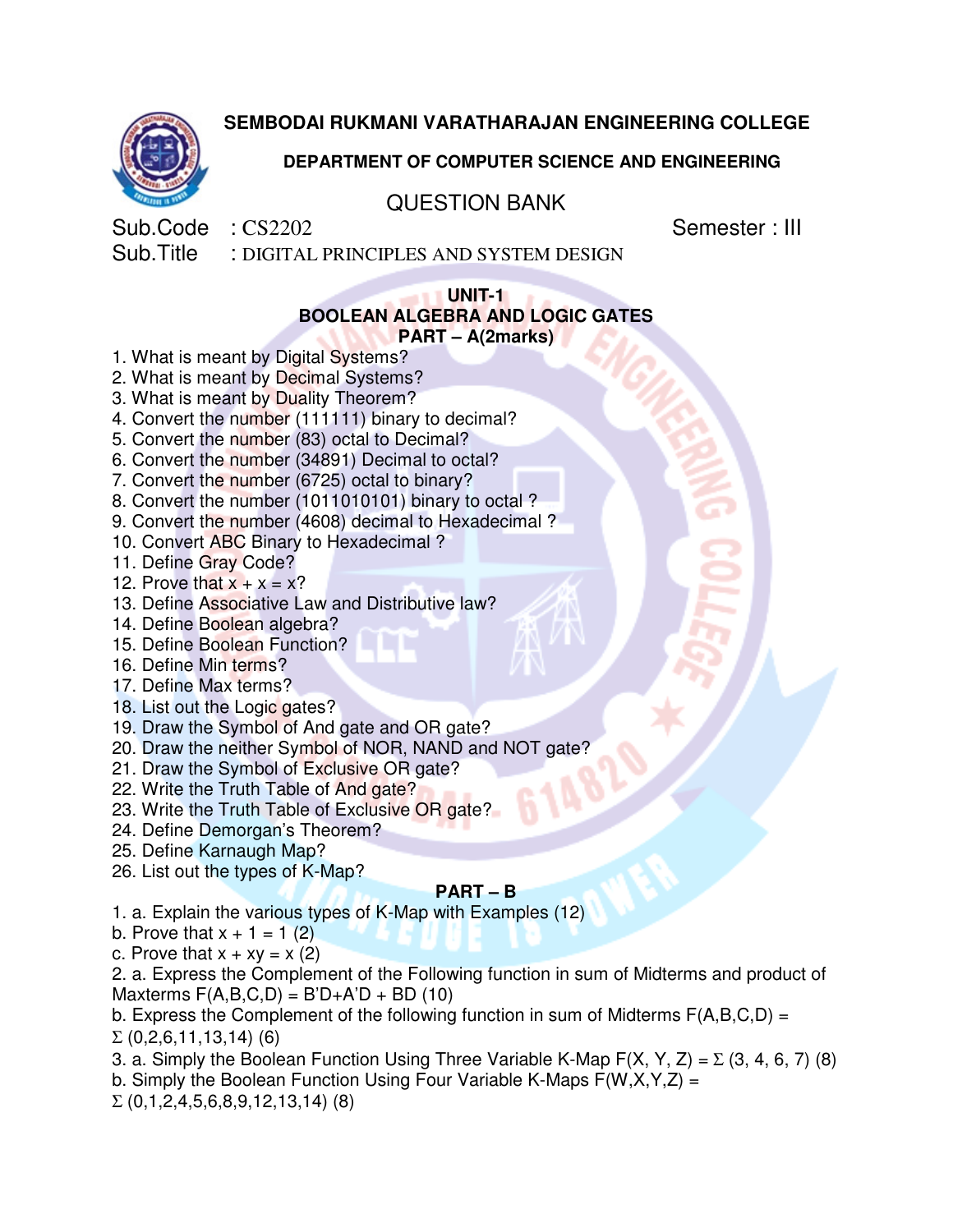- 4. a. Explain logic operations with NAND Gates? (8)
- b. Explain Multilevel NAND Gates? (8)
- 5. a. Explain Implementation of NOR Gates ? (8)
- b. Explain AND- OR Invert Implementation (8)
- 6. a. Explain BCD Code with Examples (6)
- b. Explain Excess 3 Code with Examples? (6)
- c. Convert the number (28) Decimal to Excess 3 Code (4)
- 7. a. List out the Procedure for converting Binary to Gray Code (4)
- b. Convert the number (1011) binary to gray? (4)
- c. Explain 7 Bit ASCII Code ? (8)

#### **UNIT –II COMBINATIONAL LOGIC PART – A(2marks)**

- 
- 1. What is meant by Combination Circuits?
- 2. Draw the Block Diagram of Combination circuit?
- 3. What is meant by Half Adder?
- 4. What is meant by Half Subtractor?
- 5. What is meant by Full Adder?
- 6. What is meant by Full Subtractor?
- 7. What are Universal Gates?
- 8. Explain the Hardware Description Language?
- 9. What are the methods are available in HDL?
- 10. What is meant by Netlist?
- 11. What is Difference between Simulation and simulator?
- 12. What is Synthesis tool?
- 13. What is meant by VHDL Language?
- 14. What is meant by Verilog HDL?
- 15. What are elements of Verilog HDL?
- 16. What is Test Bench?

### **PART – B**

- 1. a. Explain the Design procedure for Combination Logic Circuits (6)
- b. Explain the Logic implementation of half–adder and half-subtractor (10)
- 2. a. Explain Logical Implementation of Full adder and Full Subtractor (10)
- b. Draw the Logic Diagram for BCD to Excess 3 code Converter with Explain (6)
- 3. a. Explain the analysis procedure for combinational circuit (6)
- b. Explain the 4- bit Full adder (4)
- c. Explain the Block Diagram of BCD Adder (6)
- 4. a. Explain the 4 Bit Magnitude Comparator (10)
- b. Explain the Design Procedure for HDL (6)
- 5. a. What is meant by model and modeling ? (5)
- b. Explain the Hardware Simulation (5)
- c. Explain Hardware Synthesis (6)
- 6. a. Explain the Binary to BCD Convertor (10)
- b. Explain the Binary Parallel adder (6)
- 7. a. Explain the excess 3 to BCD Code Converter (10)
- b. Explain the Binary Adder- Subtractor (6)

### **UNIT – III DESIGN WITH MSI DEVICES**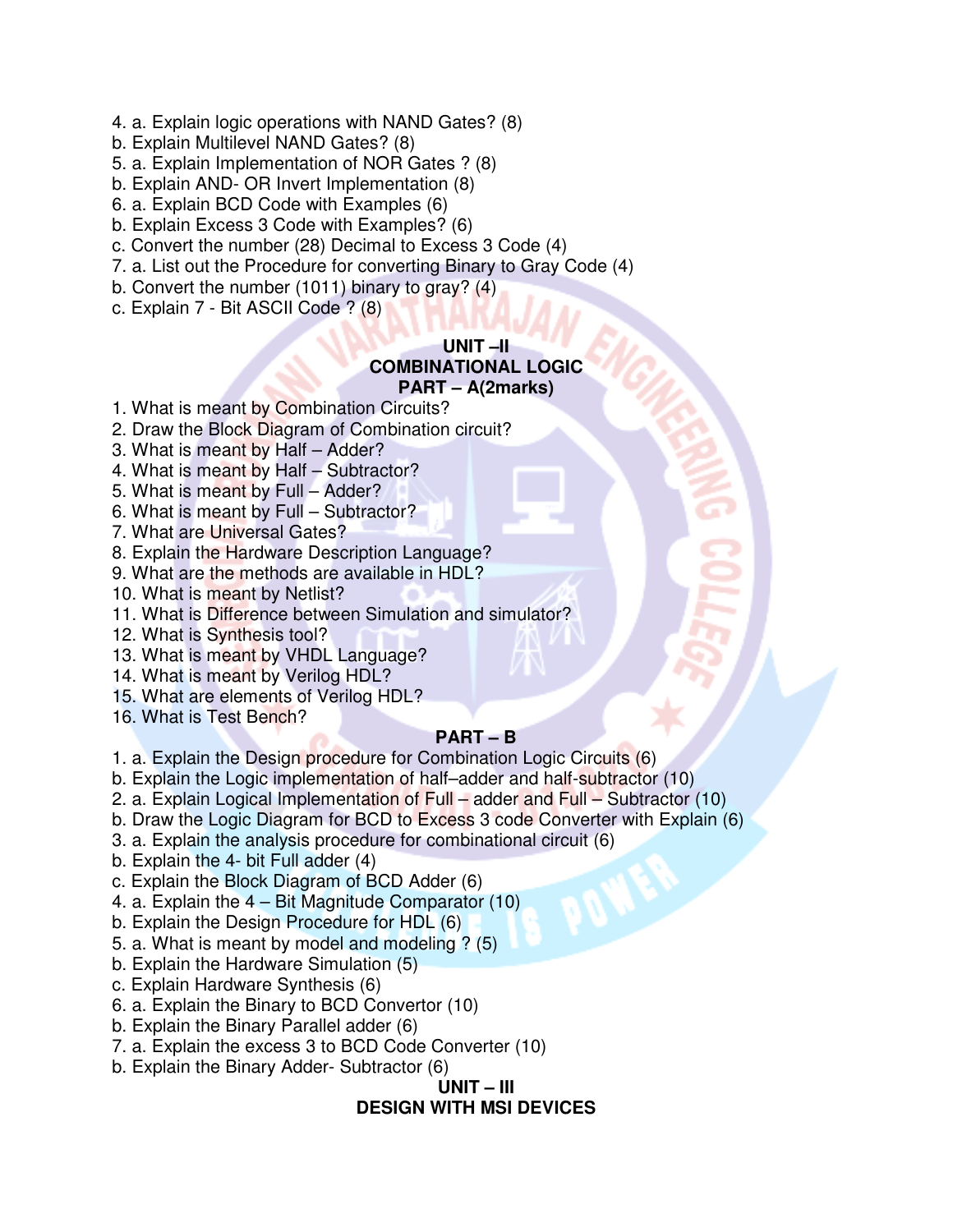## **PART – A(2 marks)**

- 1. What is meant by Decoder and Encoder?
- 2. What is meant by Multiplexer and Demultiplexer?
- 3. Draw the Logic Diagram of 4:1 mux
- 4. Draw the Logic Diagram of 1:4 Demux
- 5. What is meant by ROM?
- 6. What are the three types of PLD?
- 7. What are the types of ROM?
- 8. Explain PROM?
- 9. Explain EPROM ?
- 10. Explain EEPROM ?

### **PART- B**

1. a. Explain the Logic Diagram of 3 to 8 line Decoder (8)

- b. How to Construct the 4 x 16 Decoder with two 3 x 8 Decoder  $(8)$
- 2. a. Explain the 4 to 1 line Multiplexer (8)
- b. Explain the 2 to 1 line Multiplexer (8)
- 3 a. Explain the Programmable Logic array (8)
- b. Explain the Programmable array Logic (8)
- 4. a. Comparison between PROM, PLA and PAL (6)
- b. Realise the function gives using a PLA with 6 Input, 4 Outputs and 10 AND (10) **Gates**

 $F1(A,B,C,D,E,F) = \Sigma m(0,1,7,8,9,10,11,15,19,23,27,31,32,33,35,39,40,41,47,63)$ 

- $F2(A,B,C,D,E,F) = \Sigma m(8.9,10,11,12,14,21,25,27,40,41,42,43,44,46,57,59)$
- 5. a. Write a behavioral for 4:1 MUX using Verilog HDL (8)
- b. Write a behavioral model for 1:4 DeMux using Verilog HDL (8)
- 6. a. Write a structural model for 4:1 Mux and 1:4 DeMux using Verilog HDL (16)

### **UNIT – IV**

### **SYNCHRONOUS SEQUENTIAL LOGIC PART – A(2 marks)**

- 1. What is meant by sequential circuit?
- 2. Draw the Block Diagram of sequential circuit?
- 3. What is Flip Flop?
- 4. What are the types of Flip Flop?
- 5. What is meant by Race around condition?
- 6. What is meant by Edge Triggered Flip Flop?
- 7. What is meant by Set up time?
- 8. What is meant by hold time?
- 9. What is meant by propagation delay?
- 10. What are categories of propagation delay?
- 11. Define Tplh?
- 12. Define Tphl ?
- 13. Draw the Cross coupled inverters ?
- 14. What is meant by Shift Register with types ?
- 15. What is difference between Moore and Mealy Circuit Model?
- 16. What is state diagram?
- 17. Draw the state diagram for Mealy and Moore Circuit?
- 18. What is meant by state equation?
- 19. What is meant by state reduction ?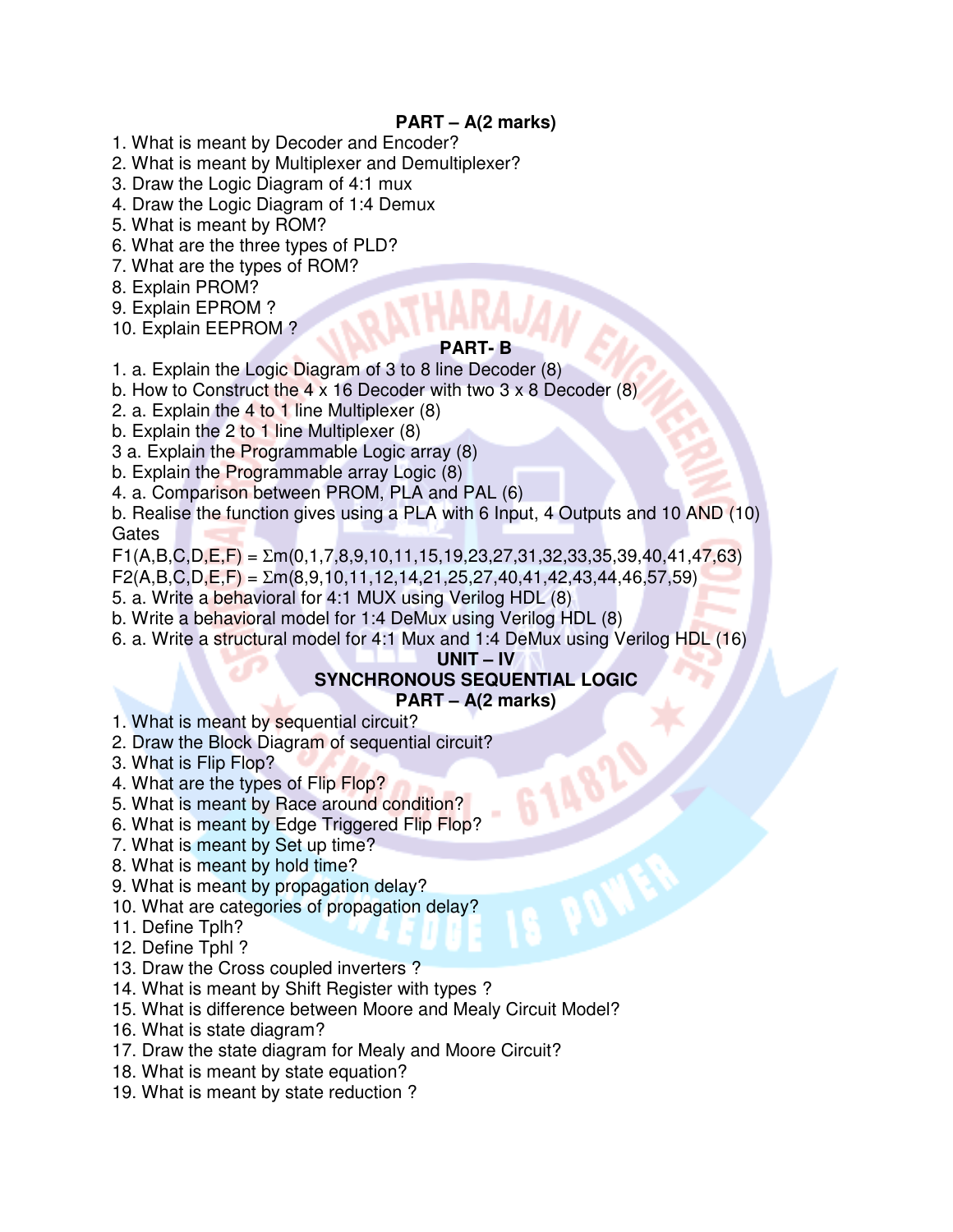- 20. What is meant by state assignment ?
- 21. What is meant by counter ?

22. What are the types of counter ?

## **PART – B**

- 1. a. Write the verilog code generate for paralled load up / down counter (8)
- b. Write a verilog code for D Flip Flop and R-S Flip Flop (8)
- 2. Explain R-S Flip Flop and Clocked R-S Flip Flop (16)
- 3 .a. Explain S-R Flip Flop (8)
- b. Explain D Flip Flop (8)
- 4. a. Explain JK Flip Flop (11)
- b. Explain T Flip Flop (5)
- 5. a. Explain Master Slave Flip Flop (8)
- b. Explain the Edge Triggered Flip Flop (8)
- 6. a. Convert it JK Flip Flop in to T Flip Flop (8)
- b. Convert it JK Flip Flop in to D Flip Flop (8)
- 7. a. Convert it D Flip Flop in to T Flip Flop (8)
- b. Convert it T Flip Flop in to D Flip Flop (8)
- 8. a. Explain Serial in Serial out Shift Register (8)
- b. Explain Serial in parallel out Shift Register (8)
- 9. a. Explain parallel in parallel out Shift Register (8)
- b. Explain parallel in Serial out Shift Register (8)
- 10. Design sequential circuit for a state diagram? (16)



### **UNIT V ASYNCHRONOUS SEQUENTIAL LOGIC PART A(2marks)**

1. What is difference between Synchronous sequential circuit and Asynchronous sequential Circuit?

- 2. What is meant by secondary variable and Excitation variables?
- 3. Draw a block diagram of Asynchronous Sequential circuits?
- 4. What is meant by Races?
- 5. What is meant by Cycle?
- 6. What are two techniques are available in critical race Free State assignment?
- 7. Draw the transition diagram with race free state assignment?